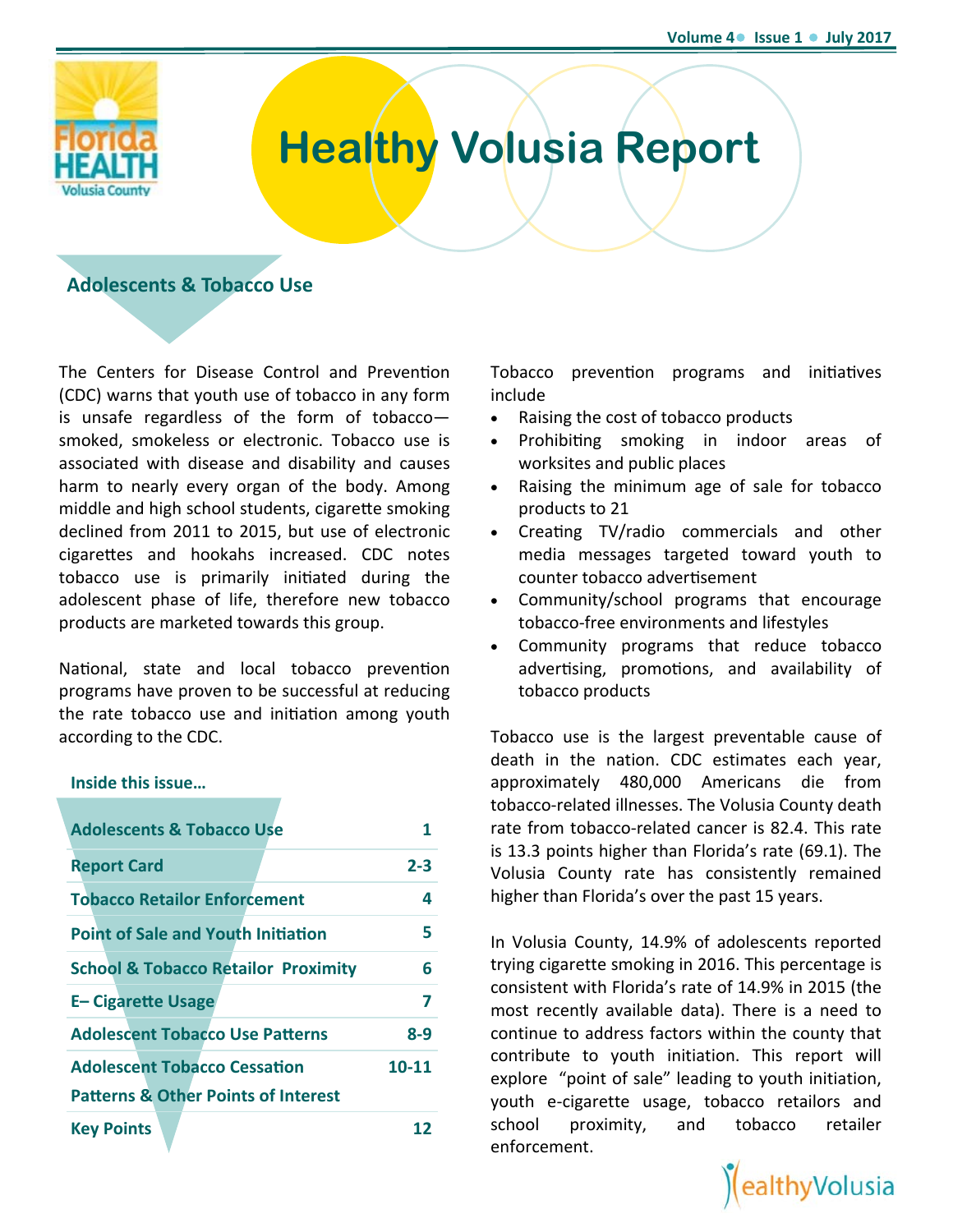# **Report Card**

| <b>Objectives</b>                                                                                                                                                                                | <b>Volusia</b><br>2016 | <b>Florida</b><br>2015 | U.S.<br>2015                             | <b>Healthy</b><br><b>People</b><br>2020 Target |
|--------------------------------------------------------------------------------------------------------------------------------------------------------------------------------------------------|------------------------|------------------------|------------------------------------------|------------------------------------------------|
| Reduce percent of adolescents in grades 9 through 12<br>who smoked cigarettes in the past 30 days                                                                                                | $6.1\%^{1}$            | $9.9%^{3}$             | $10.8\%$ <sup>3</sup>                    | $16.0\%$ <sup>1</sup>                          |
| Reduce percent of adolescent in grades 9 through 12<br>who used smokeless tobacco products in the past 30<br>days                                                                                | $4.7\%$ <sup>1</sup>   | <b>DNA</b>             | $7.3%^{3}$                               | $6.9%^{1}$                                     |
| Increase percent of middle schools with tobacco free<br>environments, including all school facilities, property,<br>vehicles, and school events                                                  | $57.8%^{1}$            | $77.3%^{2}$            | $66.2\%$ <sup>4</sup><br>(2014)          | $100\%^{1}$                                    |
| Increase percent of high schools with smoke-free envi-<br>ronments, including all school facilities, property, vehi-<br>cles, and school events                                                  | $69.5%^{1}$            | 85.9% <sup>2</sup>     | $74.5%$ <sup>4</sup><br>(2014)           | $100\%^{1}$                                    |
| Reduce the proportion of adolescents and young adults<br>in grades 6 through 12 who are exposed to tobacco<br>marketing at point of purchase (convenience store,<br>supermarket, or gas station) | $46.5%^{1}$            | <b>DNA</b>             | 80.7%<br>(2013)                          | $77.1%^{1}$                                    |
| Increase percent of adolescent smokers in grades 9<br>through 12 who tried to stop smoking in the past 12<br>months                                                                              | $31\%^{1}$             | <b>DNA</b>             | $55.7%^{3}$<br>(2013)                    | $64%^{1}$                                      |
| Reduce the percent of non-smoking adolescents aged<br>12 to 17 years exposed to secondhand smoke                                                                                                 | $35.7%^{1}$            | <b>DNA</b>             | 33.6% <sup>7</sup><br>$(2009 -$<br>2012) | $41\%$ <sup>1</sup>                            |

available data. Note: The references for the report card data are listed below. Data collection years are displayed at the top of each column unless otherwise indicated. The year in parenthesis is the year of that specific indicator value. All data are the most recently

DNA- Data Not Available.

### **Sources:**

 $1$ Centers for Disease Control and Prevention, Healthy People 2020 https://www.cdc.gov/nchs/healthy\_people/hp2020.htm

<sup>2</sup>Florida Youth Tobacco Survey, Florida Department of Health http://www.floridahealth.gov/statistics‐and‐data/survey‐data/fl‐youth‐tobacco‐survey/\_documents/2015‐state/index.html

<sup>3</sup>Youth Risk Behavior Surveillance System, Centers for Disease Control and Prevention https://www.cdc.gov/healthyyouth/data/yrbs/

<sup>4</sup>School Health Policies and Practices Study, Centers for Disease Control and Prevention https://www.cdc.gov/healthyyouth/data/shpps/index.htm

<sup>5</sup>State Tobacco Activities Tracking and Evaluation System, Centers for Disease Control and Prevention https://www.cdc.gov/STATESystem/

<sup>6</sup>National Youth Tobacco Survey, Centers for Disease Control and Prevention https://www.cdc.gov/tobacco/data\_statistics/surveys/nyts/

 $^7$ National Health and Nutrition Examination Survey, Centers for Disease Control and Prevention https://www.cdc.gov/nchs/nhanes/

<sup>8</sup>Synar Program, Substance Abuse and Mental Health Services Administration https://www.samhsa.gov/synar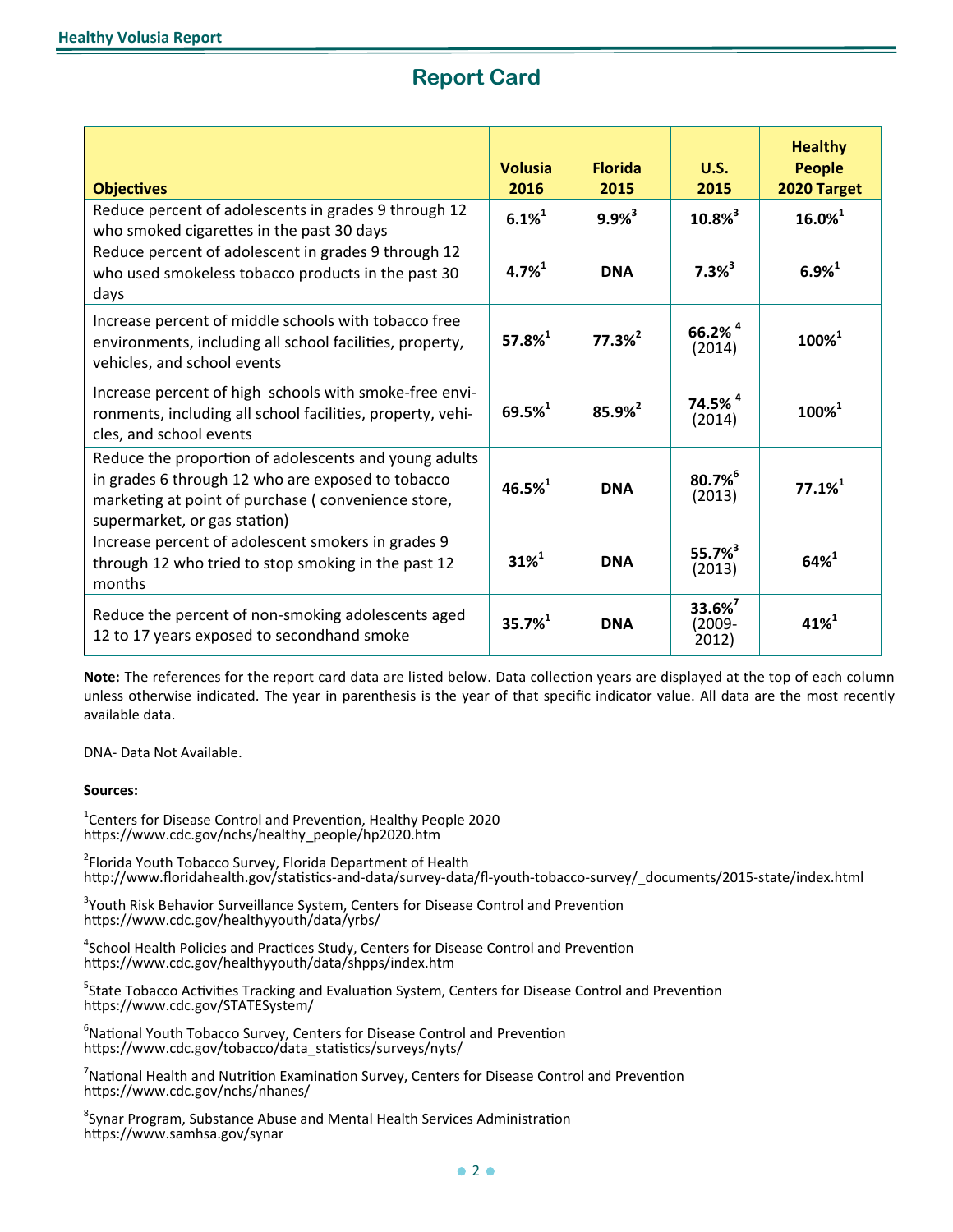# **Report Card Summary**

Reducing the rate of adolescent tobacco use, and decreasing the access and exposure adolescents have to tobacco products cover several major objectives for Healthy People 2020 (HP2020). HP2020 provides science-based, 10-year national objectives for improving the health of all Americans. The "Report Card" is meant to assess how Volusia County compares to Florida and the U.S. when measuring progress towards HP2020 objectives related to adolescent tobacco use. The first column of the report card details the HP2020 objectives, the next three columns represent Volusia, Florida, and U.S. rates/percentages respectively, and the last column indicates the HP2020 target for each objective.

Reducing the percent of adolescents who smoke or use smokeless tobacco products is one of the leading indicators for the success of tobacco intervention programs. Nationally cigarette smoking and the use of smokeless tobacco among adolescents has gone down substantially over the past two decades. The HP2020 target has been met for cigarette smoking among adolescents at all levels. The target for smokeless tobacco usage has not yet been met nationally, but locally Volusia County has met this target as well.

Reducing the exposure adolescents have to tobacco marketing at point of purchase is another aim of HP2020. Reduction in the exposure to tobacco marketing is associated with a reduction in tobacco use initiation. The target for this objective is to reduce the proportion of adolescents exposed to tobacco marketing at point of sale to 77.1%. While the national proportion is still making it's way towards this target, Volusia County has already met this goal. Additionally, HP2020 aims to reduce the percent of nonsmoking adolescents exposed to second‐hand smoke. Second‐hand smoke is associated with many of the same risk factors as smoking. Second-hand smoke can also lead to tobacco use initiation for some and impede the cessation process for others. The target is 41%. Volusia County has met the target, currently having 35.1% of non-smoking adolescents being exposed to second had smoke. For youth who have already begun smoking there is a target for 64% of them to attempt to quit smoking. This goal has not yet been met at the local or national level.

Another crucial objective is increasing the percent of middle and high schools with tobacco free environments. The HP2020 goal is for 100% of middle and high schools to have smoke‐free environments. Schools with smoke-free environments are schools with policies prohibiting the use of tobacco products by students, staff, or visitors on school property, facilities, vehicles, or school events. Volusia County is behind the Florida a U.S. percentages for this objective.

With four years to go, Volusia County has met four out of the nine HP2020 objectives related to Tobacco use among youth.

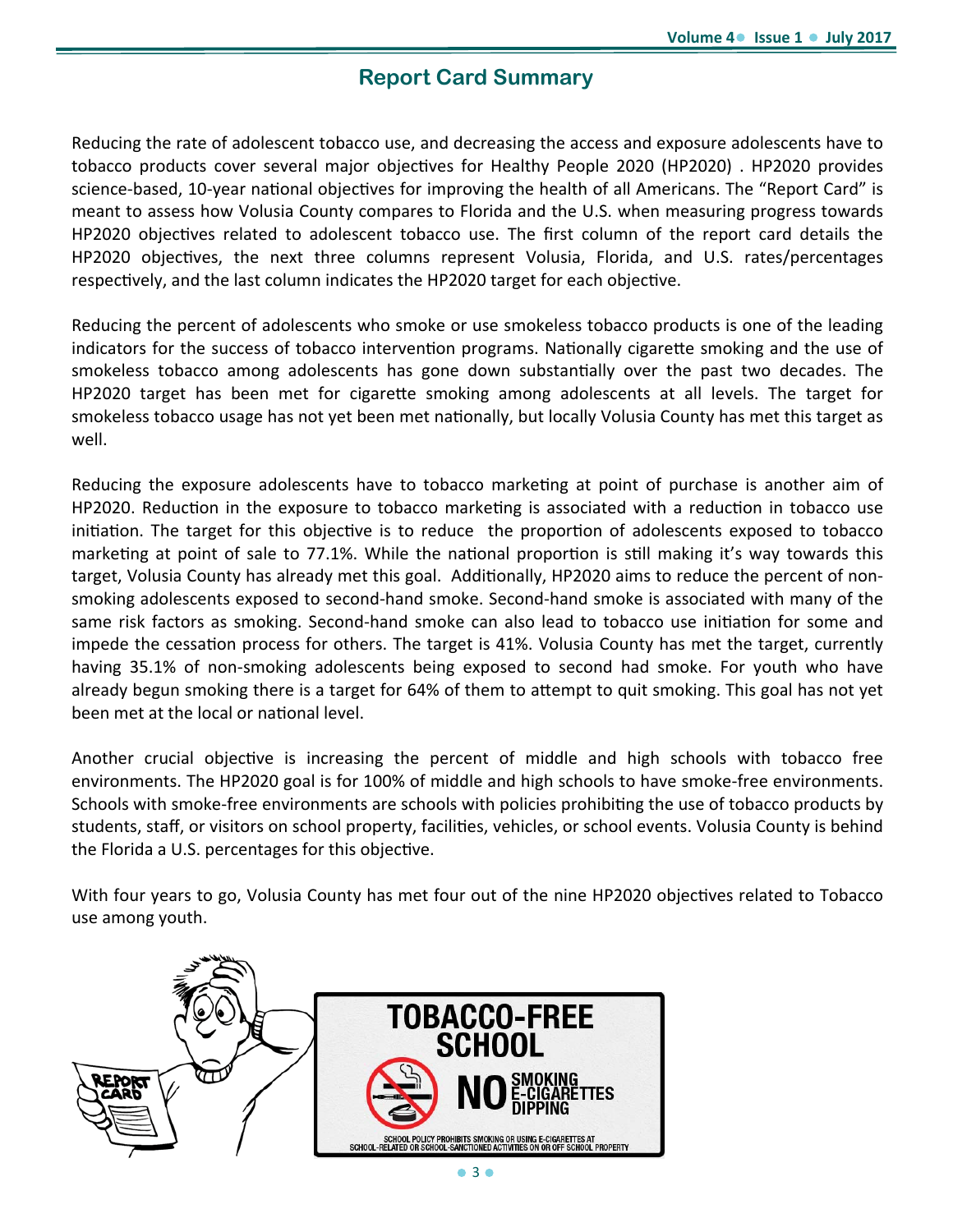# **Tobacco Retailor Permitting and Enforcement**

### *John Szabo, Special Agent, Division of Alcoholic Beverages and Tobacco*

The Division of Alcoholic Beverages and Tobacco (AB&T) is the primary state agency charged with enforcing Florida laws regulating tobacco products. In 1992 the State of Florida began requiring retailer sellers of tobacco products to obtain a permit. Currently, In Volusia County, AB&T licenses 776 businesses to sell tobacco products. Out of the 776 businesses there are 109 that are licensed to sell only tobacco products, and 667 that are licensed to sell alcohol and tobacco products. Selling tobacco products without the required permit is a non‐criminal offense punishable by a charge of not more than \$500.00.

Selling or giving tobacco products to a person under 18 years of age is prohibited. AB&T conducts business checks utilizing investigative aides between the ages of 14 and 16 to ensure businesses are in compliance with this law. A violation of this law is a second degree misdemeanor punishable by a \$500 fine and/or 60 days in jail. AB&T conducted 11 checks of Volusia County businesses in 2016 that resulted in 2 persons being arrested for selling tobacco products to an underage person. These arrest occurred in ZIP codes 32114 and 32174. There were no businesses administratively fined.

In 1992, the State of Florida made it a non‐criminal offense for a person under 18 years of age to possess a tobacco product. An underage person who possesses a tobacco product, for a first violation, is subject to having to complete 16 hours of community service or,



**Volusia County Tobacco Retailers, Florida Tobacco Mapper, 2016** 

instead of community service, a \$25 fine. In addition, the person must attend a school-approved anti-tobacco program, if locally available. Additional sanctions are provided for subsequent offenses.

Volusia County's Anti-Tobacco Education class is held monthly. Students who participate in the class have been cited for the use of tobacco products (including e-cigarettes), issued a fine of \$30.00 and mandated to attend the class. Those students mandated to attend the class but do not attend can have their driver's license suspended for up to 12 weeks. Students can register for the class at VolusiaHealth.com. In 2016 a total of 20 students completed the Anti-Tobacco Education class. In the following graph a downward trend can be observed in the number of students who have been mandated to attend the course.

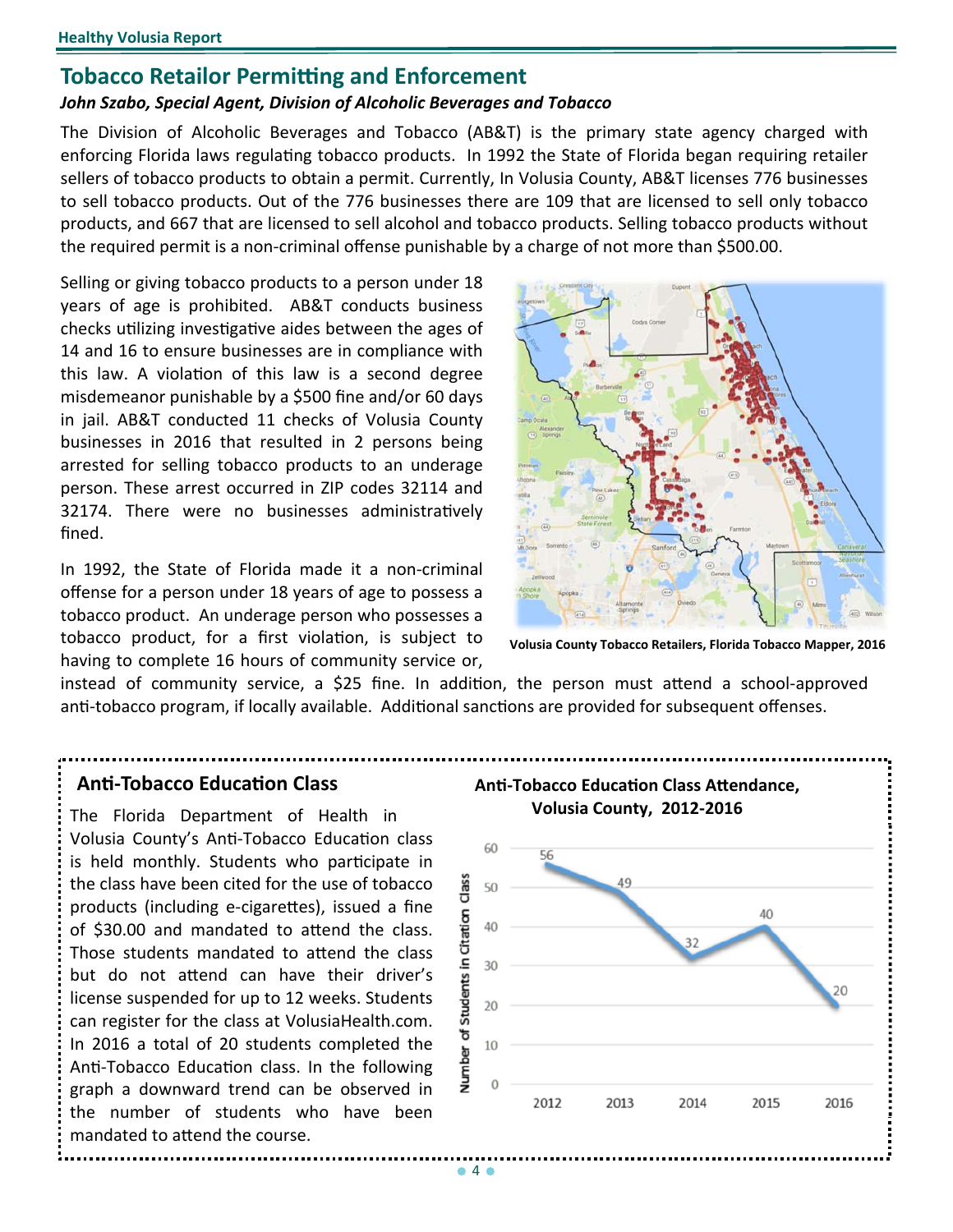# **Point of Sale and Youth Tobacco Use Initiation**

### *Kristen Mialki, MPH, Tobacco Program Manager, Florida Department of Health in Volusia County*

Tobacco companies now spend the vast majority of their advertising and promotional dollars at the point of sale. Many adolescents are exposed to these advertisements which sometimes leads to tobacco use initiation. The Centers for Disease Control and Prevention (CDC) notes that most smokers begin smoking before they are 18 however, if a person does not begin smoking before they are 18, they will most likely never start.

A Phillip Morris market research report once stated, "It's important to know as much as possible about teenage smoking…the base of our business is the high school student."

The CDC states that the following factors influence youth initiation:

- The way mass media depicts tobacco use
- Accessibility, availability, and price of tobacco products
- Exposure to tobacco advertising

Advertising at the point of sale (POS) brings all of these factors into the retail environment. **Percent of Adolescents Exposed to Tobacco Marketing at** CounterTobacco.org, the first comprehensive resource for organizations working to counteract tobacco product sales and marketing at the point of sale, explains that cigarette companies have always valued the retail POS as an advertising channel. In the last decade, spending on branded advertising and promotions at the POS has soared. In fact, the retail environment is now the lead channel for cigarette marketing, advertising, and promotional efforts.

In Volusia County, the 2016 Florida Youth and Tobacco Survey states that 45.5% of



adolescents reported being exposed to tobacco product advertising at point of sale. According to the Federal Trade Commission Cigarette and Smokeless Tobacco Report (2014), the tobacco industry spent over \$8.2 billion to advertise and promote their products in the retail environment.

The heavy spending on advertisement by the Tobacco industry leads to increased initiation and continuation of tobacco use by youth. The CDC notes that greater exposure to these POS ads and promotions is associated with greater likelihood of smoking. Two out of three youth visit a convenience store at least once a week, that is about 67% of youth. The 2016 Volusia County Store Assessment revealed that 63% of cigarette retailers surveyed had price promotions on cigarettes. The same survey also showed that 84% of retailers carrying cigarillos made these items available for less than a dollar, and 79% sold cigarillos as singles. These are a few of the actions that increase tobacco accessibility and facilitates early tobacco use initiation among youth in Volusia County communities and communities across the state.

Sources:

Florida Department of Health, Volusia County, Florida Youth and Tobacco Survey, 2016; Florida Department of Health, Volusia County, Store Assessment, 2016; Centers for Disease Control and Prevention, Youth and Tobacco Use, 2017; CounterTobacco.org, The War in the Store, 2017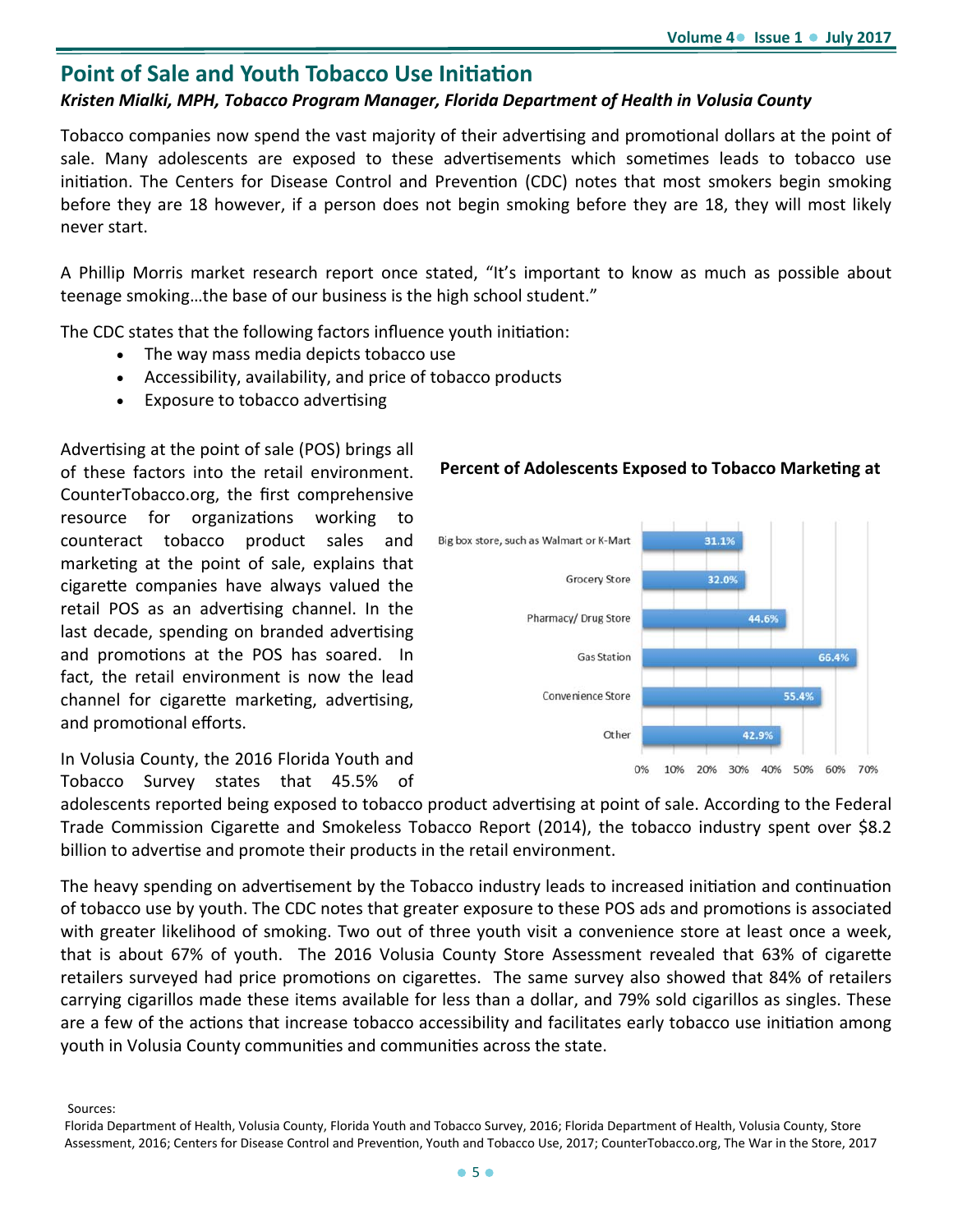# **E‐CigareƩe Usage**

### *Jennifer Anderson, Tobacco PrevenƟon Intern, Florida Department of Health in Volusia County*

**E-Cigarette Usage**<br> **E-Cigarette Usage**<br> **E-Cigarette Usage**<br> **E-Cigarette Usage**<br> **E-Rigarette Usage**<br> **E-Rigarette Usage**<br> **E-Rigarette Usage**<br> **E-Rigarette Usage**<br> **E-Rigarette Solution Cigarettes**<br> **E-Rigarette Soluti** The use of Electronic Cigarettes (e-cigarettes) is an emerging trend among middle and high school students. We have seen a steady decrease for more than a decade in the number of adolescent cigarette smokers, but the number of adolescent e-cigarette users has increased. According to the Centers for Disease Control and Prevention (CDC), there has been a ten-fold increase in the use of e-cigarettes among high school students since 2011. In 2015, 1 out of every 6 high school students reported using e-cigarettes in the past **Adolescent's Perception of E-Cigarette** 

**Harm, Volusia County, 2016** E‐cigareƩes are now the most commonly used form of tobacco among youth in the United States according to the US Surgeon General. In 2016, the Volusia County Florida Youth Tobacco Survey revealed that 26.6% of middle and high school students had used e-cigarettes.

20.5% reported that they believe e-cigarette use to not be harmful to Most Volusia County adolescents reported that they were unsure whether or not e-cigarette use is harmful to their health. Another harmful. Despite this misinformation, the use of e-cigarettes gives vour health a new way to deliver nicotine without burning tobacco. At the



usage and other tobacco products. Students who try e-cigarettes by the **time** they start 9<sup>th</sup> grade are more likely than others to start smoking traditional cigarettes and other tobacco products within the next year. It is important that tobacco prevention efforts tailored for

adolescent stage of life the brain has not yet completely matured thus it is highly susceptible to adverse health outcomes related to nicotine consumption. CDC explains that nicotine consumption in teenagers is associated with a higher risk of developing psychiatric disorders and cognitive impairment later on in life.

The adverse side effects of nicotine in the development of the teen brain is alarming, but according to a 2015 report in the Journal of the American Medical Association, many of the other chemicals found in the vaping liquids used in e-cigarettes have been shown to be carcinogenic. It is important for e-cigarette users to note that the use of an e-cigarette is not a safe-alternative to cigarette smoking. More than a fourth of Volusia County's middle and high school students believe e-cigarettes are a less harmful product than cigarettes (Florida Youth and Tobacco Survey, 2016).



 *Adults: A Report of the Surgeon General* Sources:<br>Centers for disease Control and Prevention. MMWR 65(14): 361-367. April 14. 2016. <br>Centers for disease Control and Prevention. MMWR 65(14): 361-367. April 14. 2016. <br> Centers for disease Control and Prevention, *MMWR* 65(14): 361-367, April 14, 2016. U.S. Department of Health and Human Services. *E‐CigareƩe Use Among Youth and Young* 

Rigotti NA. e-Cigarette use and subsequent tobacco use by adolescents: new evidence about a potential risk of e-cigarettes. JAMA. Florida Department of Health, Volusia County, Florida Youth and Tobacco Survey, 2016.

National Institute on Drug Abuse, Electronic Cigarettes. https://www.drugabuse.gov/publications/drugfacts/electronic-cigarettes-e-cigarettes.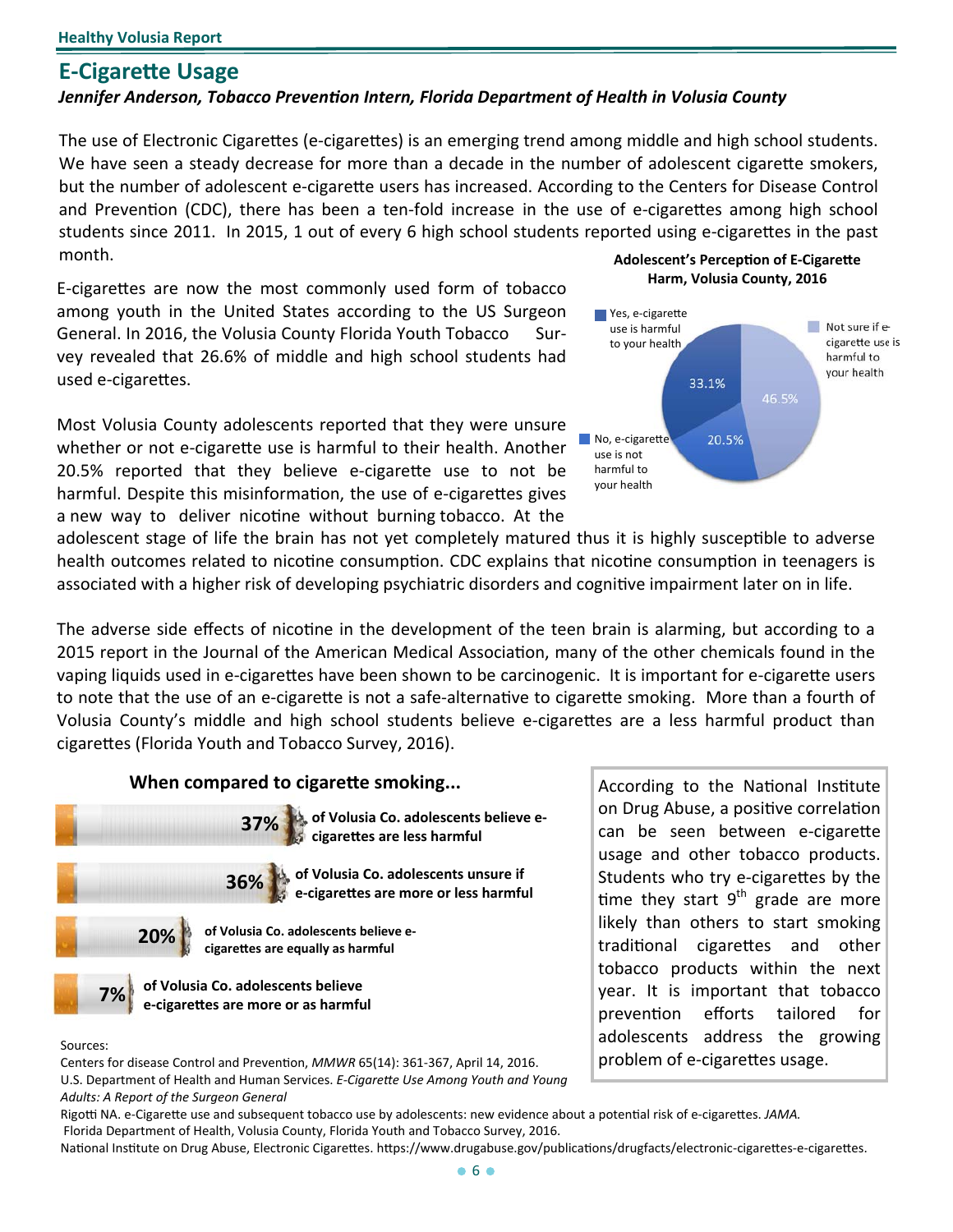# **Schools & Retailer Proximity**

## *Kayla Jones‐Willis, Tobacco PrevenƟon Health Educator, Florida Department of Health in Volusia County*

Over the past decade tobacco companies have begun to increase product advertisement at retailers within

close proximity to schools. This is being done in an effort to attract youth to tobacco products. Tobacco retailers that are located closer to public schools tend to have higher levels of tobacco product advertisements. There are three times more cigarette advertisements in stores that adolescents tend to frequent. These advertisements typically focus on marketing products that are more pleasing to a younger audience, and often include candy or fruit flavored varieties.

When youth are exposed to higher levels of tobacco advertising they have a higher risk of becoming tobacco users. In Volusia County the majority of schools located within 500 ft. or less of tobacco retailers are elementary schools. The exceptions are two charter schools and AMIkids Volusia, an alternative school dedicated to

aiding students who have committed nonviolent offenses in transforming their lives and strengthening their communities.

As of now, there is no regulation in the state of Florida regarding zoning of tobacco retailers. Implementing zoning policies that restrict the proximity to schools to which new tobacco retailers are allowed to open stores within will be a major step in continuing to reduce youth tobacco use initiation.



| <b>Number of Retailers Near Schools</b><br>in Volusia County, 2016, Florida<br><b>Tobacco Mapper</b> |    |  |  |
|------------------------------------------------------------------------------------------------------|----|--|--|
| <b>Within 300 Ft</b>                                                                                 | 13 |  |  |
| <b>Within 500 Ft</b>                                                                                 | 18 |  |  |
| Within 1000 Ft                                                                                       | 37 |  |  |
| <b>Within 1/2 Mile</b>                                                                               | 20 |  |  |

| Schools Within 500 ft. or less of<br><b>Tobacco Retailers, Volusia County,</b><br>2016, Florida Tobacco Mapper | <b>Within</b><br>300 ft. | <b>Within</b><br>500 ft. |
|----------------------------------------------------------------------------------------------------------------|--------------------------|--------------------------|
| Pierson Elementary School                                                                                      | X                        | x                        |
| Louise S. McInnis Elementary School                                                                            | x                        | x                        |
| <b>Edith Starke Elementary School</b>                                                                          |                          | X                        |
| Manatee Cove Elementary School                                                                                 | x                        | x                        |
| <b>Sunrise Elementary School</b>                                                                               |                          | X                        |
| <b>Spruce Creek Elementary School</b>                                                                          |                          | x                        |
| <b>Ormond Beach Elementary School</b>                                                                          | X                        | X                        |
| Reading Edge Academy                                                                                           | x                        | x                        |
| Richard Milburn Academy                                                                                        | X                        | x                        |
| Ivy Hawn Charter School                                                                                        | X                        | x                        |
| AMIkids Volusia                                                                                                | X                        | X                        |

### Sources:

Henrikson, L, et al., "Reaching youth at the point of sale: Cigarette marketing is more prevalent in stores where adolescents shop frequently," Tobacco Control 13:315‐318, 2004.

Henriksen, L, et al., "Association of retail tobacco marketing with adolescent smoking," American Journal of Public Health 94(12):2081-3, 2004. US Department of Health & Human Services. Preventing Tobacco Use Among Youth and Young Adults. A Report of the Surgeon General. 2012.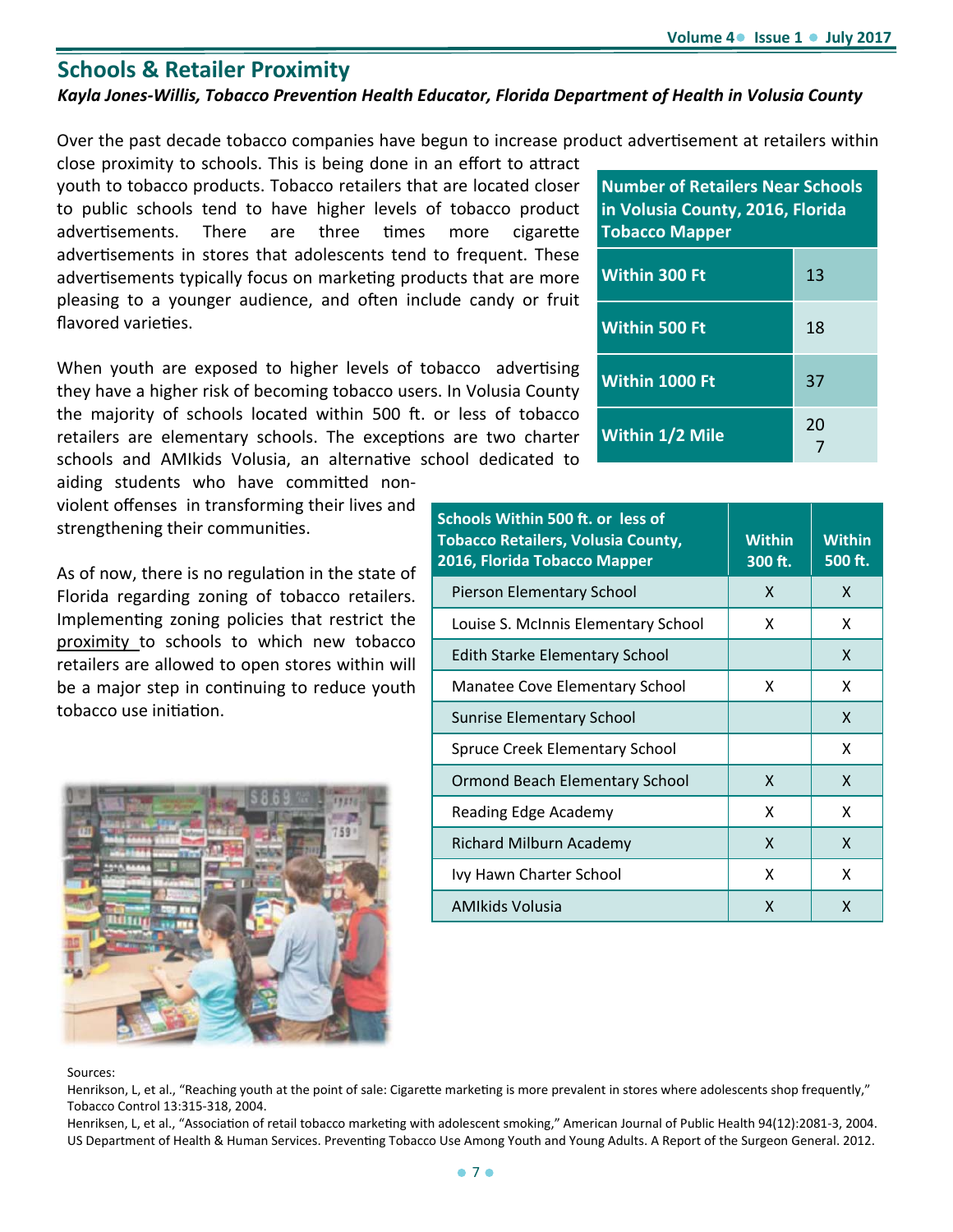# **Adolescent Tobacco use Patterns, Florida Youth & Tobacco survey, Volusia County, 2016**



- **Tobacco use Patterns by Gender, Volusia County, 2016** The most popular tobacco products used by Volusia County adolescents are e-cigarettes
	- products respectively Cigarettes and hookah are the second and third most popular
	- When comparing genders, young women tend to prefer cigarettes, e-cigarettes and hookah more than their male counterparts do
	- Young men tend to prefer chewing tobacco and cigars more than their female counterparts do
	- Hookah is poplar among Volusia County teens. Smoking hookah is associated with many of the same health risk as smoking cigarettes.



### **Tobacco use PaƩerns by Race, Volusia County, 2016**

- E‐cigareƩes are the preferred tobacco product among all races
- E-cigarette use was twice as high among Native Hawaiian and Pacific Islander adolescents than all other groups
- Adolescents who identified as white or other preferred cigarettes as their second tobacco preference
- All other groups preferred hookah as their second preference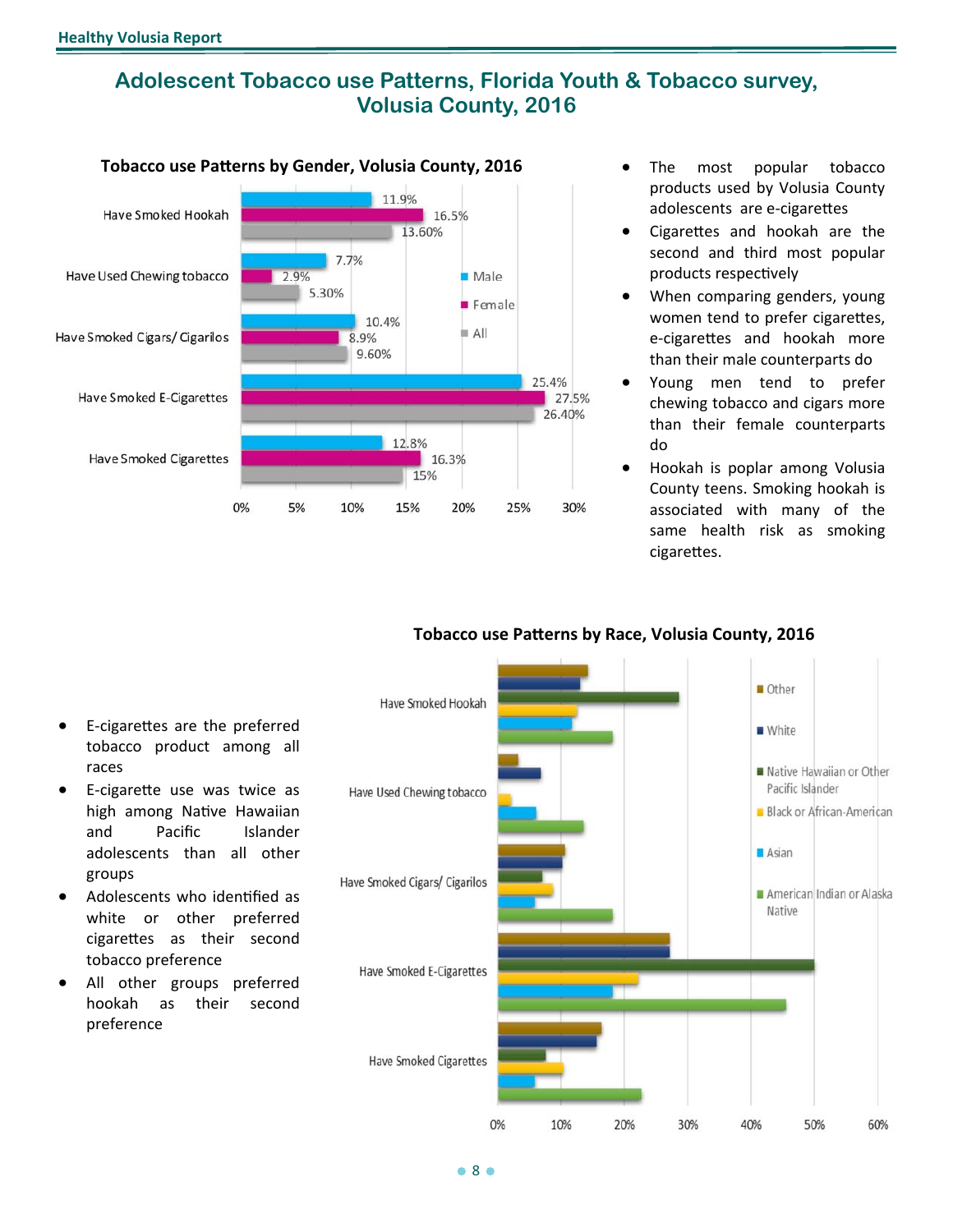

**Tobacco use Patterns, Volusia County, 2016** 

- than the rates of cigarette smoking and e-cigarette smoking across all zip codes
- Smokeless tobacco rate was lowest in zip code 32114 (5,072.5) and highest in ZIP code 32724 (16,923.10)
- cigarette smoking rates across all zip codes • highest rate of e-cigarette use was observed in zip code 32724 (43,076.9) and the lowest was observed in zip

code 32128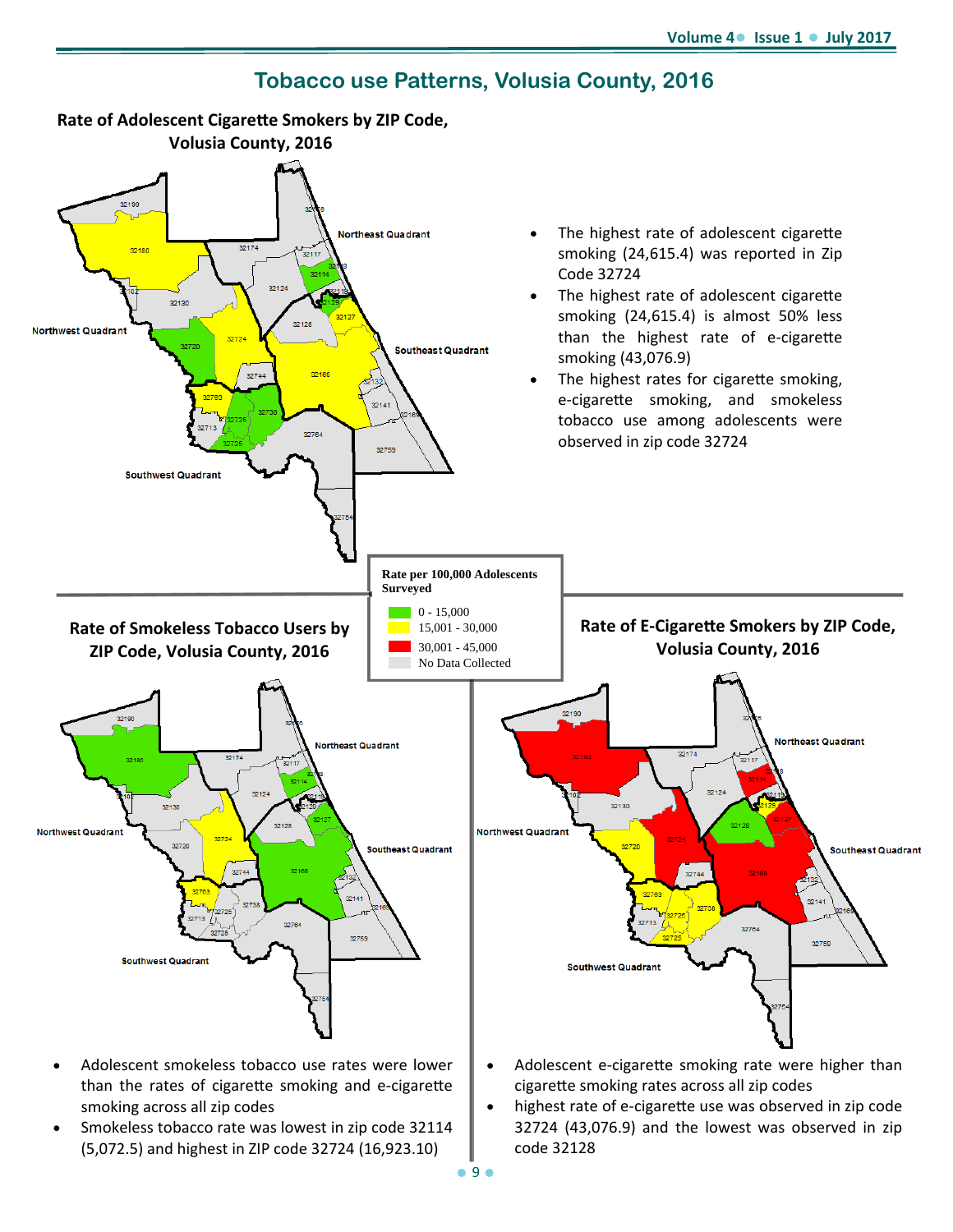# **Adolescent Tobacco Cessation, Volusia County, 2016**

### **Adolescent Smokers Who Have AƩempted To Quit Smoking, Volusia County, 2016**



Nicotine is particularly addicting in adolescents, and quitting is difficult. Most Volusia County adolescents who have started smoking do not make an attempt at quitting.

### **Adolescent Smokers Who Have AƩempted To Quit Smoking by Grade, Volusia County, 2016**



- 10th graders have the largest percent of smokers who attempt to quit smoking
- smoker's who have attempted to quit The percent of 10th grade student more than double 9th grade smokers attempting to quit
- When comparing 10th graders to 12th graders, the percent of 10th graders who attempted to quit smoking is over twice as high

 **Time Adolescent Smokers Remained Cigarette Free After Quiƫng, Volusia County, 2016** 



 The majority of adolescents who smoked cigarettes either remained cigarette free for more than a year, or never tried to quit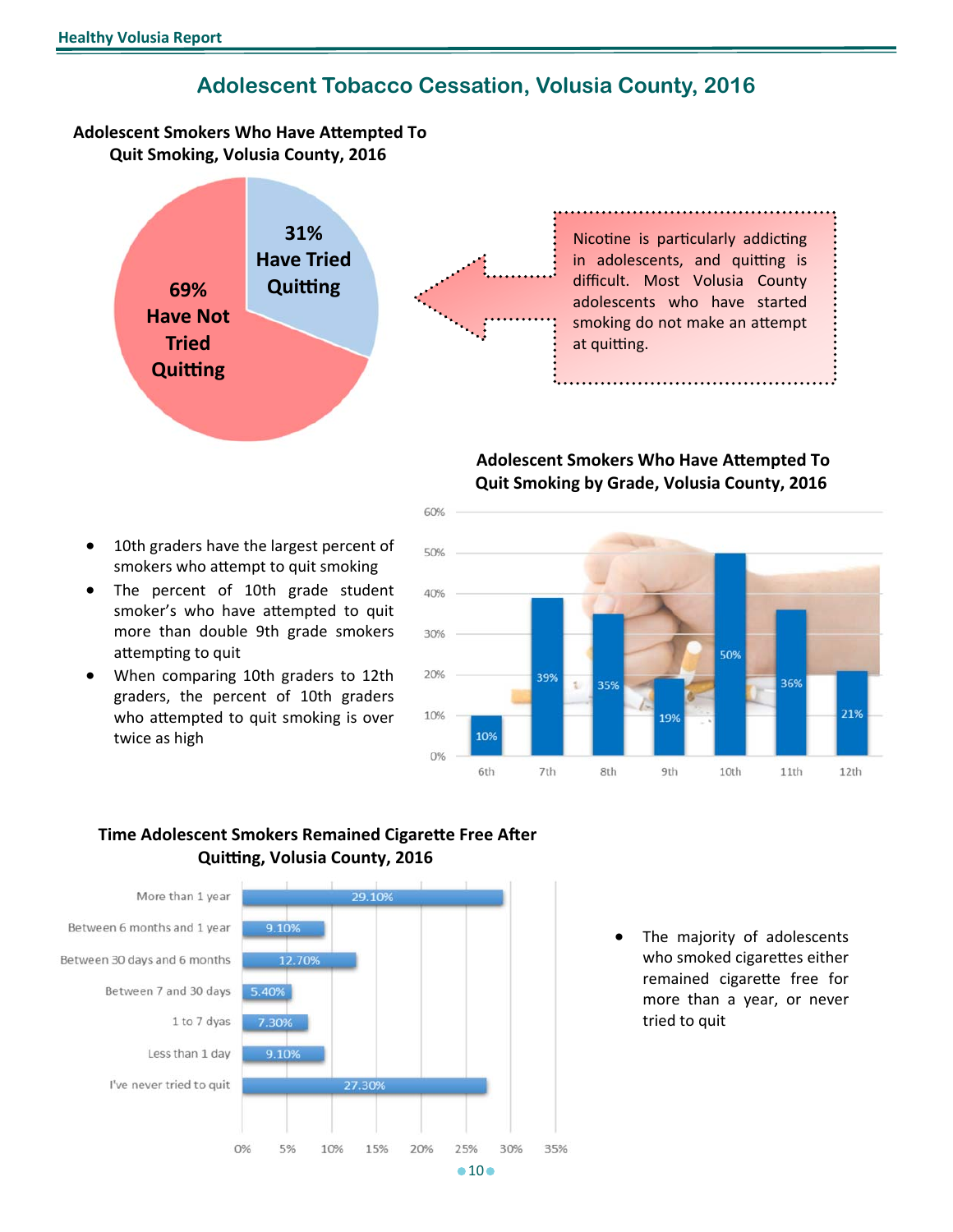**Adolescent Cigar Smokers Who Have Smoked Cigars** 

# **Other Points of Interest, Volusia County, 2016**



### **Adolescents Who Were Taught in Class About Tobacco Use, Volusia County, 2016**



- The majority of Volusia County students were not exposed to tobacco education in their regular classes
- With only 3% of Volusia County adolescents participating in Students Working Against Tobacco (SWAT), a large portion of young people are not exposed to formal tobacco use education



### **Adolescents' PercepƟon of How Adult CigareƩe Smoking is Viewed, Volusia County, 2016**

the community as a whole.<br>11<sup>0</sup>  $\bullet$  11<sup>0</sup> Adolescents' perception of how adult cigarette smoking is viewed by their friends and community plays a significant role in tobacco use initiation. Cigarette smoking viewed as an acceptable behavior can facilitate tobacco use initiation among youth. In Volusia County, most adolescents believed their friends viewed adult cigarette smoking as unacceptable. However, the majority of adolescents believed adult cigarette smoking to be acceptable in the eyes of